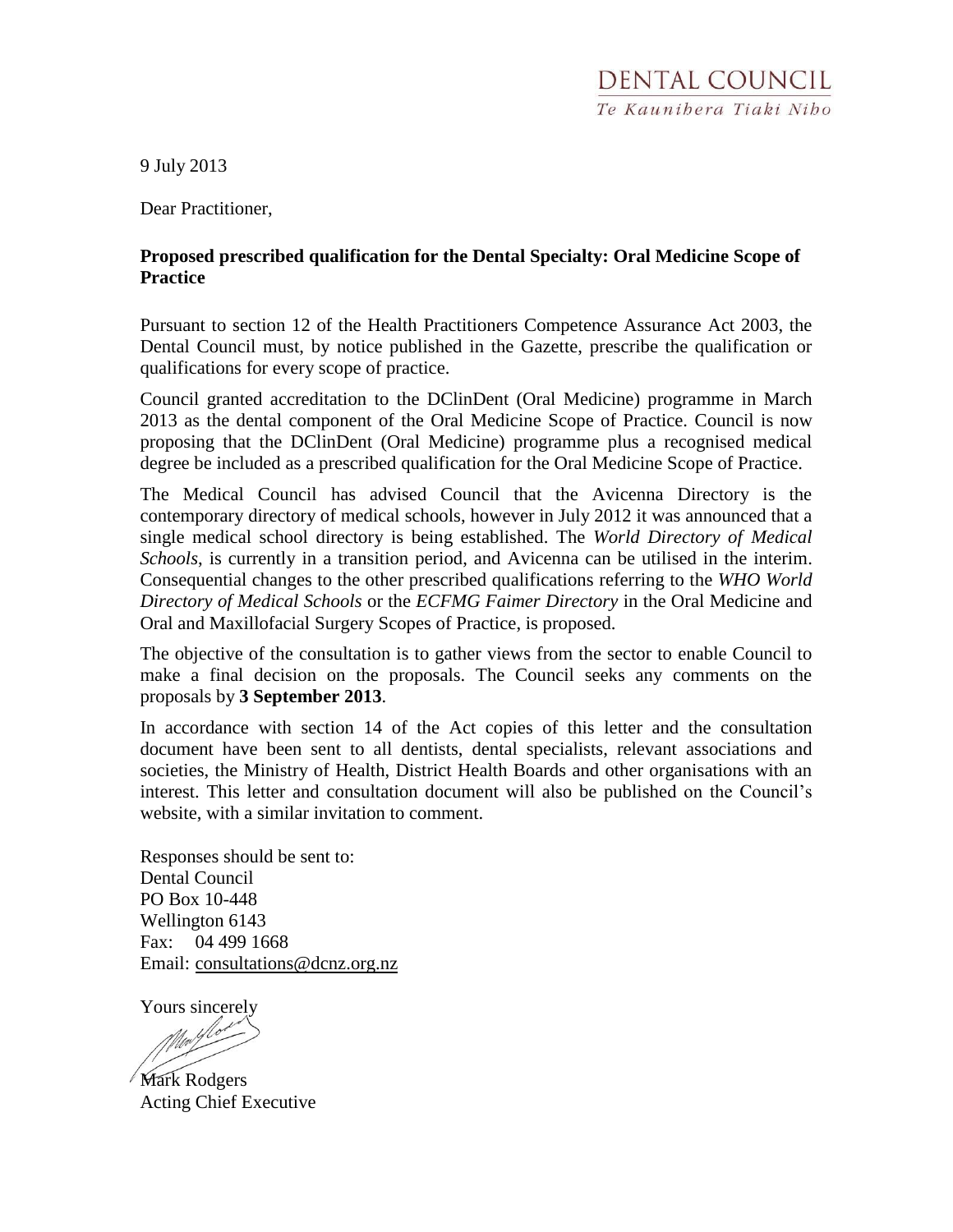# **Consultation Document**

## **Proposed Prescribed Qualification for the Dental Specialty: Oral Medicine Scope of Practice**

RELEASED 9 JULY 2013 SUBMISSIONS DUE 3 SEPTEMBER 2013

#### **Background**

Dental Council is seeking your comments on the proposal to include the University of Otago DClinDent (Oral Medicine) plus a medical degree, as a prescribed qualification for the Oral Medicine Scope of Practice.

The University of Otago, Faculty of Dentistry has submitted a request for accreditation for its DClinDent (Oral Medicine) programme as the dental component of the prescribed qualification. The Faculty moved from a conjoint MDS/MBChB (Oral Medicine) programme to a DClinDent (Oral Medicine) programme, similar to all other dental specialty programmes. The Faculty noted Council's policy that for registration in the Oral Medicine Scope of Practice in New Zealand a medical degree is required, however it didn't comment on an appropriate medical degree for the prescribed qualification.

Following an accreditation review the ADC/DC(NZ) Accreditation Committee agreed with the team's recommendation that the content of the DClinDent (Oral Medicine) was equivalent to the dental component of the conjoint MDS/MBChB (Oral Medicine). Council considered the accreditation committee's recommendation and granted accreditation to the DClinDent (Oral Medicine) programme<sup>1</sup>, at its 4 March 2013 meeting, as the dental component of the Oral Medicine Scope of Practice.

#### **Prescribing a Medical Degree**

To help inform Council's view on an appropriate medical degree as the medical component of the prescribed qualification for the Oral Medicine Scope of Practice, Council approached the Medical Council of New Zealand for an opinion. Currently the Oral Medicine and Oral and Maxillofacial Scopes of Practice describe the medical degree requirement as:

*.. medical degree from a medical school listed in the WHO World Directory of Medical Schools or the ECFMG Faimer Directory.*

The Medical Council advised Council *that in recent years the Council has moved away from using the Faimer directory in favour of the Avicenna Global Directories of Education Institutions for Health Professions.*

<sup>&</sup>lt;sup>1</sup> until December 2016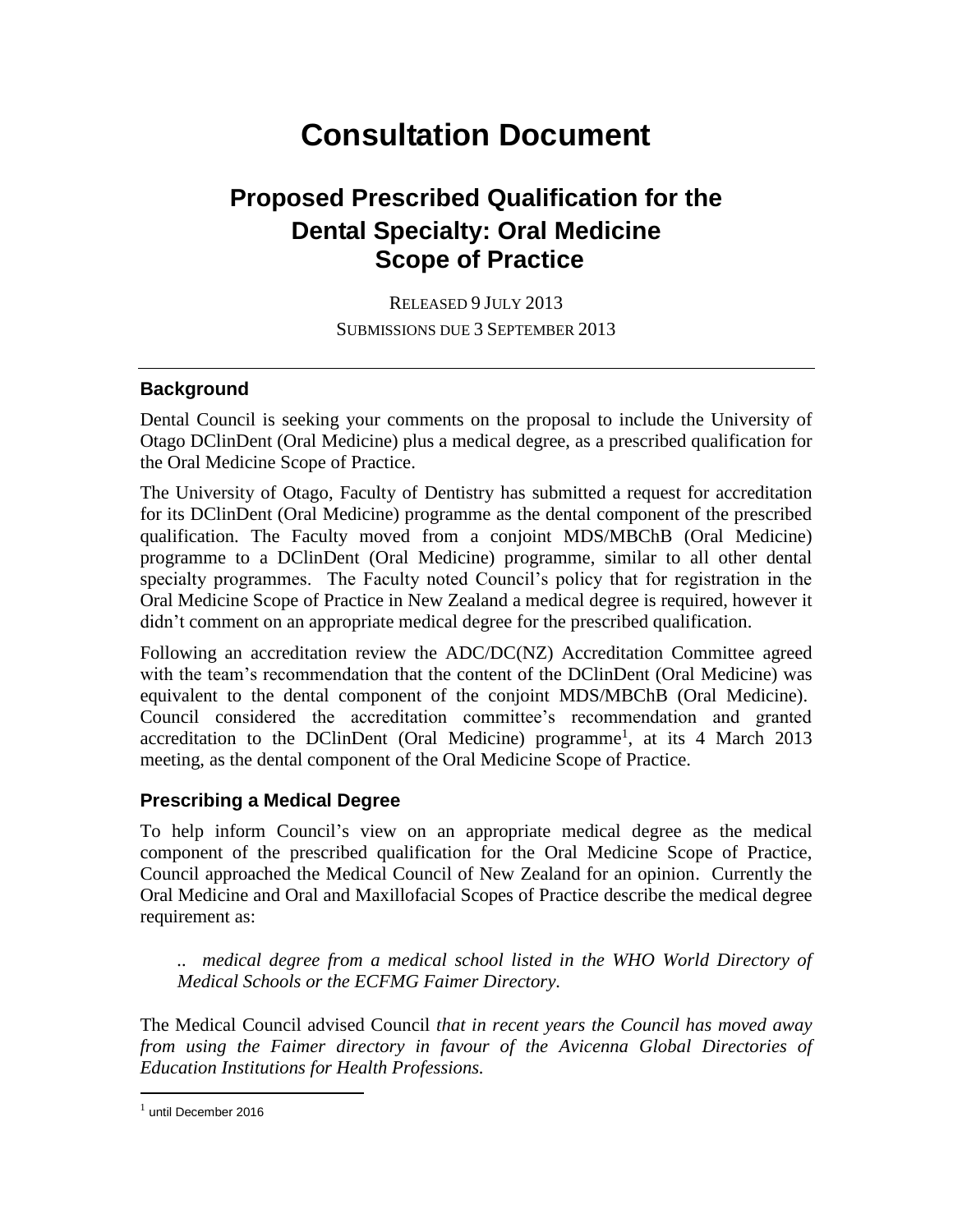*……. the WHO has stopped publishing its own World Directory of Medical Schools, and instead now supports the Avicenna directory. In addition, the Faimer and Avicenna directories are being combined into a new directory to be administered by Avicenna*<sup>2</sup> *.* 

The directory provides some assurance that a graduate that attended the programmes, obtained a qualification that allow them to obtain a licence to practice medicine in the country where the course is offered<sup>3</sup>.

Council considered the Medical Council's advice and agreed to propose that the World Directory of Medical Schools be used as the medical component in conjunction with the DClinDent (Oral Medicine) programme for registration in the Oral Medicine Scope of Practice.

Consequential changes to the other prescribed qualifications accepting the *WHO World Directory of Medical Schools* or the *ECFMG Faimer Directory* in the Oral Medicine and Oral and Maxillofacial Surgery Scopes of Practice, is proposed.

## **Conclusion**

Council is proposing to gazette the following as a prescribed qualification for the Oral Medicine Scope of Practice:

 *DClinDent (Oral Medicine) University of Otago; and a medical degree from a medical school listed* in *the World Directory of Medical Schools.*

As a result of the changes to the medical school directories, Council is proposing to adopt the World Directory of Medical Schools for the medical degree component for the Oral Medicine Scope of Practice. Consequential changes to the other prescribed qualifications in the Oral Medicine and Oral and Maxillofacial Surgery Scopes of Practice, is proposed.

Draft notices for the prescribed qualifications for the Oral Medicine and Oral and Maxillofacial Surgery Scope of Practice are enclosed in Attachment 1.

Council is consulting on the proposal with persons and organisations identified in accordance with section 14 of the Act including all dentists, dental specialists, relevant associations and societies, the Ministry of Health, District Health Boards and other organisations with an interest. The proposal will also be published on the Council's website, with a similar invitation to comment.

The objective of the consultation is to gather views from the sector to enable Council to make a final decision on the proposal.

Council therefore seeks any comments on the proposal by **3 September 2013.**

<sup>2</sup> Announcement July 2012

 $3$  www.avicenna.ku.dk/database/medicine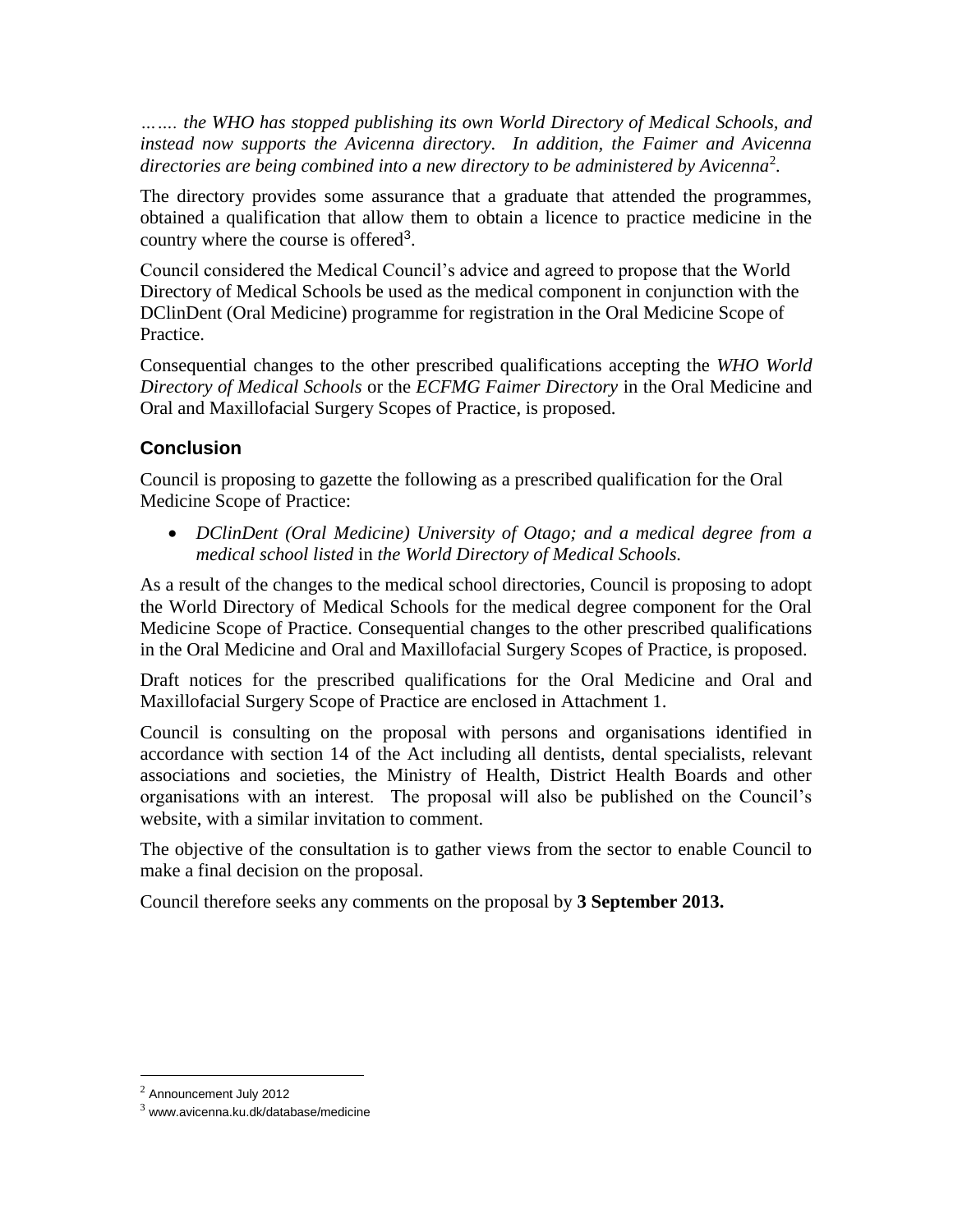## **Consultation questions**

Council invites all stakeholders to comment on this consultation document by responding to the following questions:

- 1. Do you agree/disagree with the proposal to adopt the *World Directory of Medical Schools* as the appropriate medical school directory, as the medical component for the Oral Medicine Scope of Practice, and the consequential changes to the prescribed qualifications for the Oral Medicine and Oral and Maxillofacial Surgery Scopes of Practice, as reflected in Attachment 1?
- 2. Do you agree/disagree with the following proposed prescribed qualification for the Oral Medicine Scope of Practice?

*DClinDent (Oral Medicine) University of Otago; and a medical degree from a medical school listed in the World Directory of Medical Schools*

If you disagree with any of the proposals, please provide your reasons.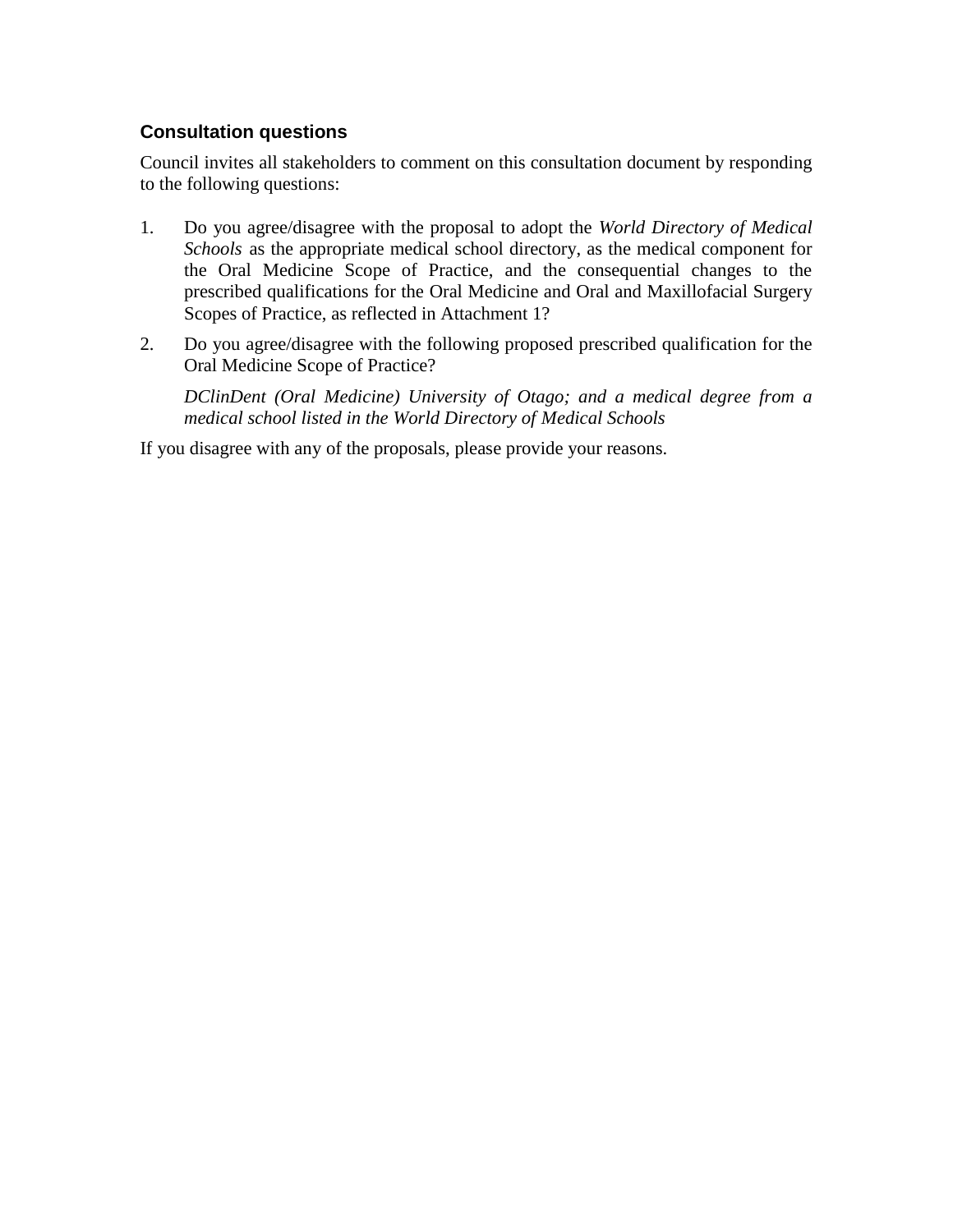## **Appendix 1**

## **Notice of Prescribed Qualifications**

**Issued by the Dental Council pursuant to section 12 of the Health Practitioners Competence Assurance Act 2003**

> **Key:** Red text: new additions Blue text: deletions

## *Specialist Scopes of Practice*

## *Scope of Practice for Oral Medicine Specialists*

### **Prescribed Qualifications**

- MDS/MBChB (Oral Medicine) University of Otago; or
- DClinDent (Oral Medicine) University of Otago; and a medical degree from a medical school listed in the World Directory of Medical Schools<sup>4</sup>; or
- an ADC accredited MDS or MDSc or DClinDent degree in Oral Medicine from an ADC accredited dental school in Australia; a medical degree from a medical school listed in the WHO World Directory of Medical Schools or the ECFMG Faimer World Directory of Medical Schools<sup>5</sup>; or
- two years or more of full time equivalent postgraduate training in the specialty at a recognised tertiary academic institution or equivalent; evidence of research activity; a pass in the New Zealand Oral Medicine Specialist Examination.

### *Scope of Practice for Oral and Maxillofacial Surgery Specialists*

#### **Prescribed Qualifications**

- MDS/MBChB (Oral and Maxillofacial Surgery) University of Otago; or
- DClinDent (Oral and Maxillofacial Surgery), University of Otago<sup>6</sup>; or
- an ADC accredited MDS or MDSc or DClinDent in Oral and Maxillofacial Surgery from an ADC accredited Australian University; and a medical degree from a medical school listed in the WHO World Directory of Medical Schools or the ECFMG Faimer World Directory of Medical Schools<sup>7</sup>; or

<sup>4</sup> Conferred from 2013

<sup>5</sup> WHO World Directory of Medical Schools replaced by Avicenna since August 2008; and the Faimer IMED Directory signed an agreement in March 2012 with WFME's Avicenna Directory to collaborate in single directory -World Directory of Medical Schools. In the interim the Directory is available on Avicenna www.avicenna.ku.dk/database/medicine

 $6$  Entry criteria require completed undergraduate dentistry and medical degrees.